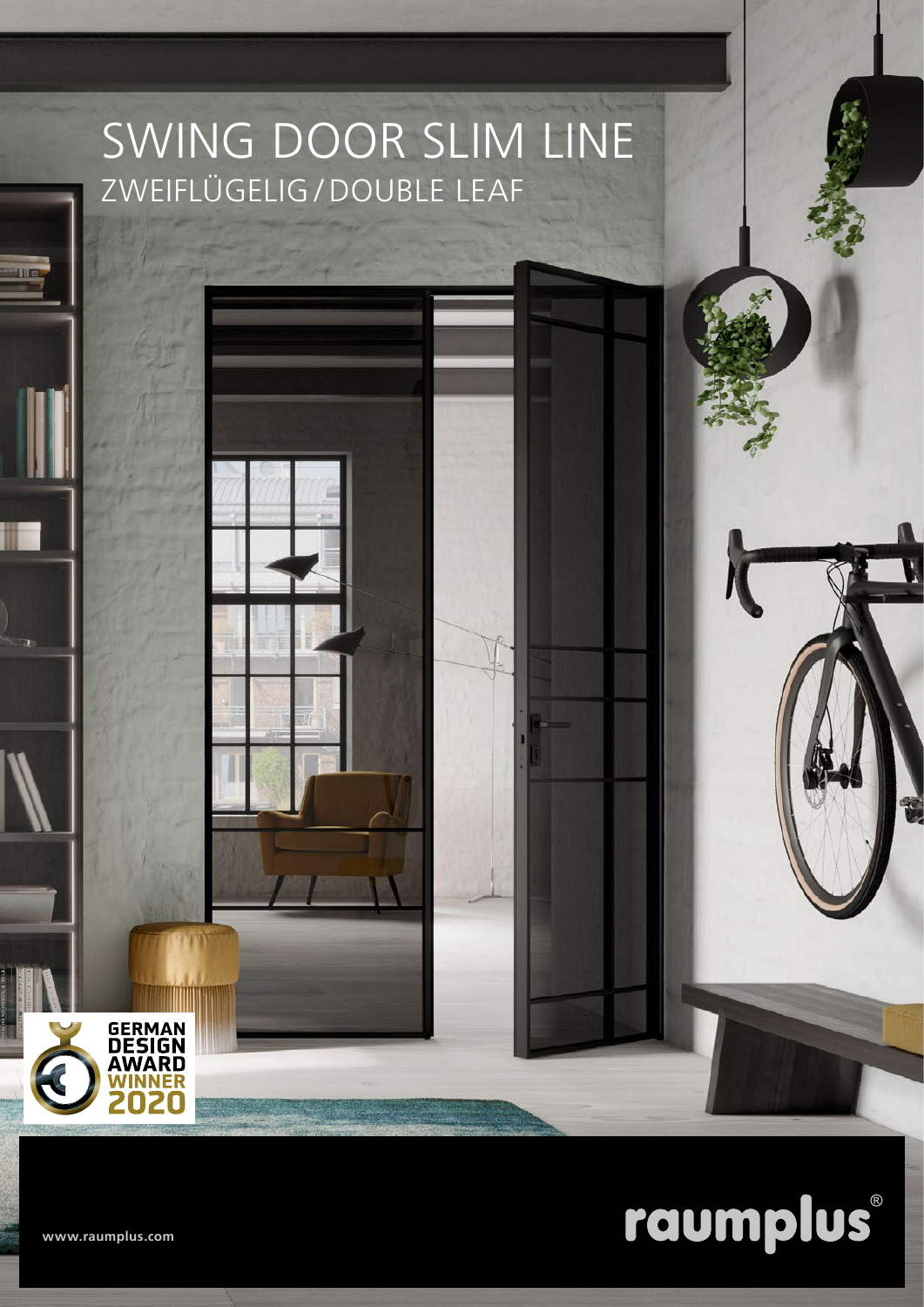

Schön, schlank, schwarz: unsere zweiflügelige Swing Door Slim Line verbindet architektonische Offenheit mit der Ruhe und Wohnwärme von geschlossenen Räumen. Prämiertes Design für rundum großzügige Entrees.

*Beautiful, slim, and black – our double-leaf Swing Door Slim Line combines architectural open-plan style with the calm and coziness of closed rooms. Award-winning design for foyers that are spacious in every sense of the word.*



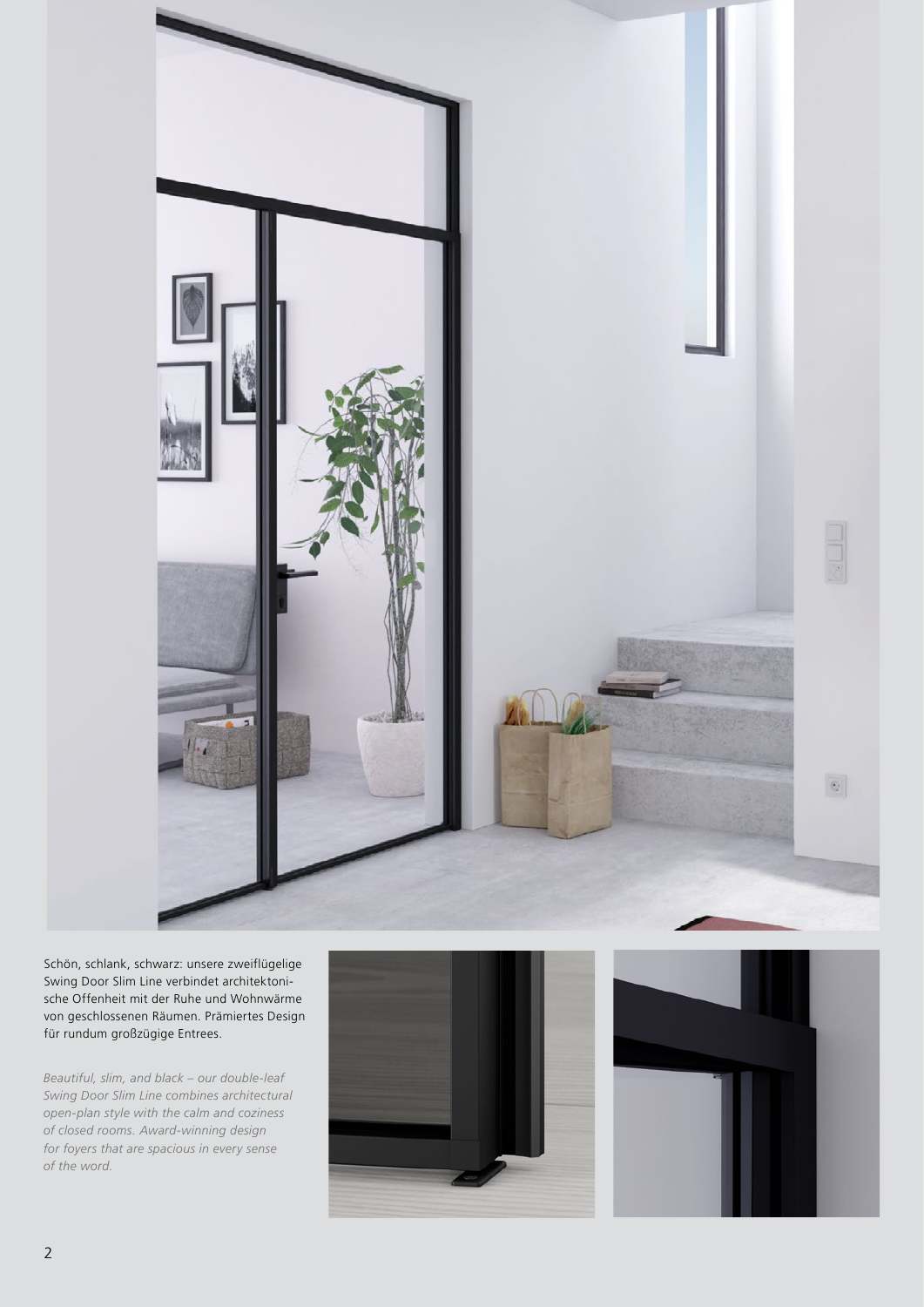

Die per Klinke bedienbare Swing Door kann einzeln oder mit ihrem grifflosen, oben und unten fixierbaren Pendant geöffnet werden. Ergänzt durch Seitenteile und Oberlicht füllt sie Raumöffnungen bis maximal B 250 x H 300 cm mit optischer Leichtigkeit aus.

 Filigrane, schwarz eloxierte Aluminium-Rah men mit klarem oder getöntem Sicherheitsglas schließen den Raum elegant, ohne dabei Licht oder Bewohner auszusperren. Diskretion mit Einblick, der durch aufgesetzte Sprossen noch zusätzlich strukturiert werden kann.

*The Swing Door, opened and closed using a handle, can be used alone or together with a second handlessleaf that is fixed in position at the top and bottom. In combination with panels and a fanlight it fills wall openings of up to W 250 x H 300 cm while also delivering visual lightness.* 

*Delicate black anodized aluminum frames with clear or tinted safety glass are an elegant way to close a room without blocking out light or making users feel closed in.* 

*Discretion paired with transparency that can be given additional structure using glued-on horizontal and vertical rails.*